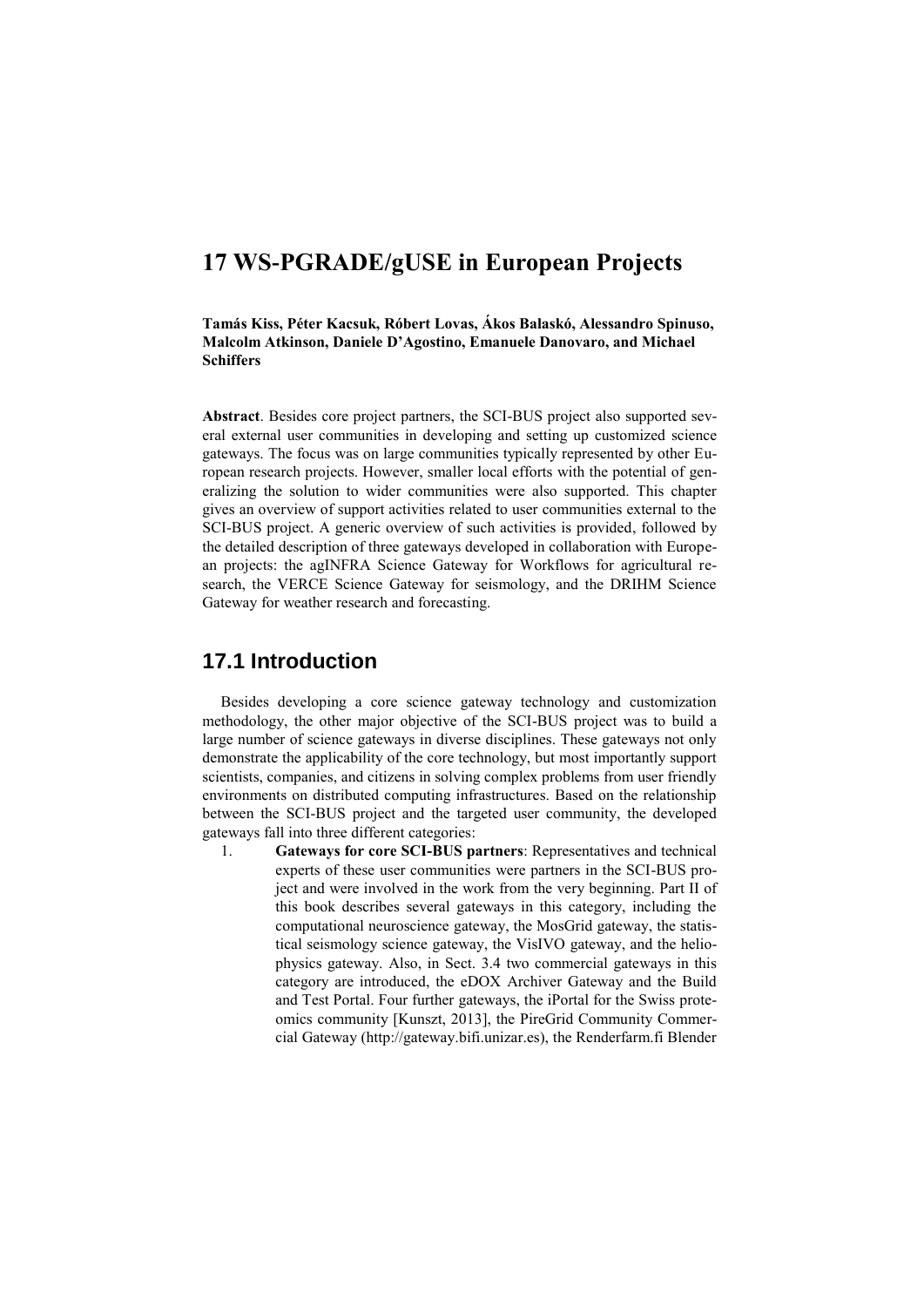Community Rendering Gateway (http://www.renderfarm.fi/) and the SimBusPro gateway (http://simbuspro.com:8080/liferay-portal-6.1.0/) complete this list (although their description is not included in this book).

- 2. **Gateways for SCI-BUS subcontractors**: To extend its user community, the SCI-BUS project ran an open call that resulted in six further communities joining the project as subcontractors. The gateway of one of these communities, the Condensed Matter Physics Community Science gateway, is described in Sect. 2.6. The other subcontractor gateways are the Weather Research and Forecasting science gateway [Blanco, 2013], the Institute of Metal Physics science gateway [Gordienko, 2013], the Academic Grid Malaysia scientific gateway [Pek Lee 2013], the SCI BUS Adria science gateway (http://adriasci.irb.hr:8080/liferay-portal-6.1.0/), and the ChartEx gateway (http://openml.liacs.nl:8080/liferay-portal-6.1.0/web/liacs/).
- 3. **Gateways for external user communities**: The SCI-BUS project run an application and user support service that, besides core and subcontracted project partners, was looking for and supporting external user communities who could benefit from the SCI-BUS technology. The main target of this service was large communities, particularly in or associated with other funded European projects. However, SCI-BUS also supported several local activities (for example, teaching and learning gateways) that have the potential to be disseminated to wider communities.

This section concentrates on this third category. Three representative examples of large European projects, agINFRA, VERCE, and DRIHM, that use SCI-BUS technology as the result of intensive support and collaboration with those projects are described below. However, several other projects and communities have also successfully built, or are in the process of building, WS-PGRADE/gUSE based gateways. A summary table of these external community gateways directly supported by the SCI-BUS project is provided in Table 17.1. Some of the gateways are mentioned or described in various levels of detail in other parts of this book as examples or illustration of the utilization and different features of WS-PGRADE/gUSE. Please, note that the majority of these gateways are still under development at the time of writing this book with more or less advanced prototypes or beta releases that are being operated.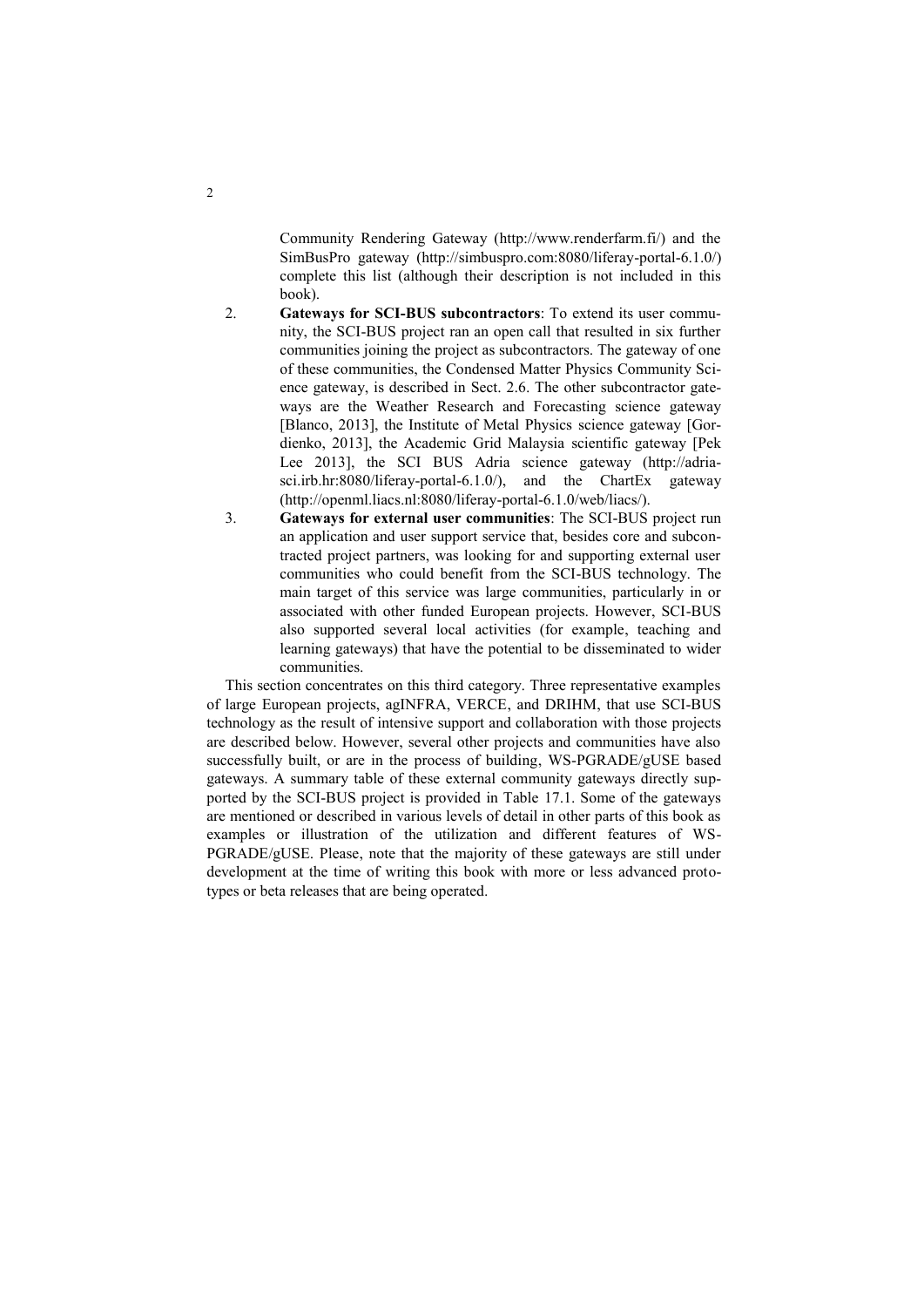## **Table 17.1 External community gateways supported by the SCI-BUS project**

| Gateway name                                                 | User community and application<br>area                                                                                                                                        | Type of gateway - WS-<br>PGRADE/gUSE technology<br>utilized                                                                                                                                              |
|--------------------------------------------------------------|-------------------------------------------------------------------------------------------------------------------------------------------------------------------------------|----------------------------------------------------------------------------------------------------------------------------------------------------------------------------------------------------------|
| agINFRA WS-<br>PGRADE/gUSE gateway                           | Agricultural research and infor-<br>mation management communi-<br>ties, agINFRA FP7 European pro-<br>ject (http://aginfra.eu/)                                                | Application-specific gate-<br>way using the Remote API<br>from existing Drupal portals                                                                                                                   |
| VERCE science gateway                                        | VERCE FP7 European project,<br>Virtual Earthquake and seismolo-<br>gy Research Community in Eu-<br>rope e-science environment<br>(http://www.verce.eu/)                       | Application-specific gate-<br>way using the ASM API<br>from newly developed cus-<br>tom user interfaces and<br>heavily relying on the multi-<br>DCI capabilities of the DCI<br><b>Bridge</b>             |
| DRIHM science gateway                                        | DRIHM FP7 European project,<br>Distributed Research Infrastruc-<br>ture for Hydro-Meteorology<br>(http://www.drihm.eu/)                                                       | Application-specific gate-<br>way using the ASM API<br>from newly developed cus-<br>tom user interfaces and<br>heavily relying on the multi-<br>DCI capabilities of the DCI<br><b>Bridge</b>             |
| CloudSME gateways                                            | CloudSME FP7 European project,<br>simulation applications for manu-<br>facturing and engineering SMEs<br>(http://cloudsme.eu/)                                                | A set of application-specific<br>gateways using both the<br>ASM and the Remote API<br>based on the actual use-case.<br>Heterogeneous cloud infra-<br>structures are used via the<br>CloudBroker Platform |
| SHIWA simulation plat-<br>form                               | SHIWA (https://www.shiwa-<br>workflow.eu/) and ER-FLOW<br>(http://www.erflow.eu/) FP7 Eu-<br>ropean projects, interoperable<br>workflow solutions from diverse<br>disciplines | Generic WS-<br>PGRADE/gUSE gateway<br>with direct connection to the<br>SHIWA workflow reposito-<br>ry and submission service to<br>support the creation and ex-<br>ecution of metaworkflows              |
| QPORT gateway                                                | High throughput technologies in<br>life-sciences and bioinformatics<br>analysis, Quantitative Biology<br>Center (QBiC) of the University<br>of Tübingen                       | Application-specific gate-<br>way using the ASM API and<br>modules from the iPortal for<br>the Swiss proteomics com-<br>munity                                                                           |
| University of Portsmouth<br>Teaching and Learning<br>gateway | University teaching in the areas<br>of creative studies, e.g. animation<br>rendering or video encoding                                                                        | Application-specific gate-<br>way using the ASM API and<br>local resources of the uni-<br>versity (desktop grid, clus-<br>ter)                                                                           |
| University of Westminster<br>Desktop Grid gateway            | University teaching in various<br>disciplines, e.g. molecular model-<br>ling and animation rendering                                                                          | Application-specific gate-<br>way using the ASM API                                                                                                                                                      |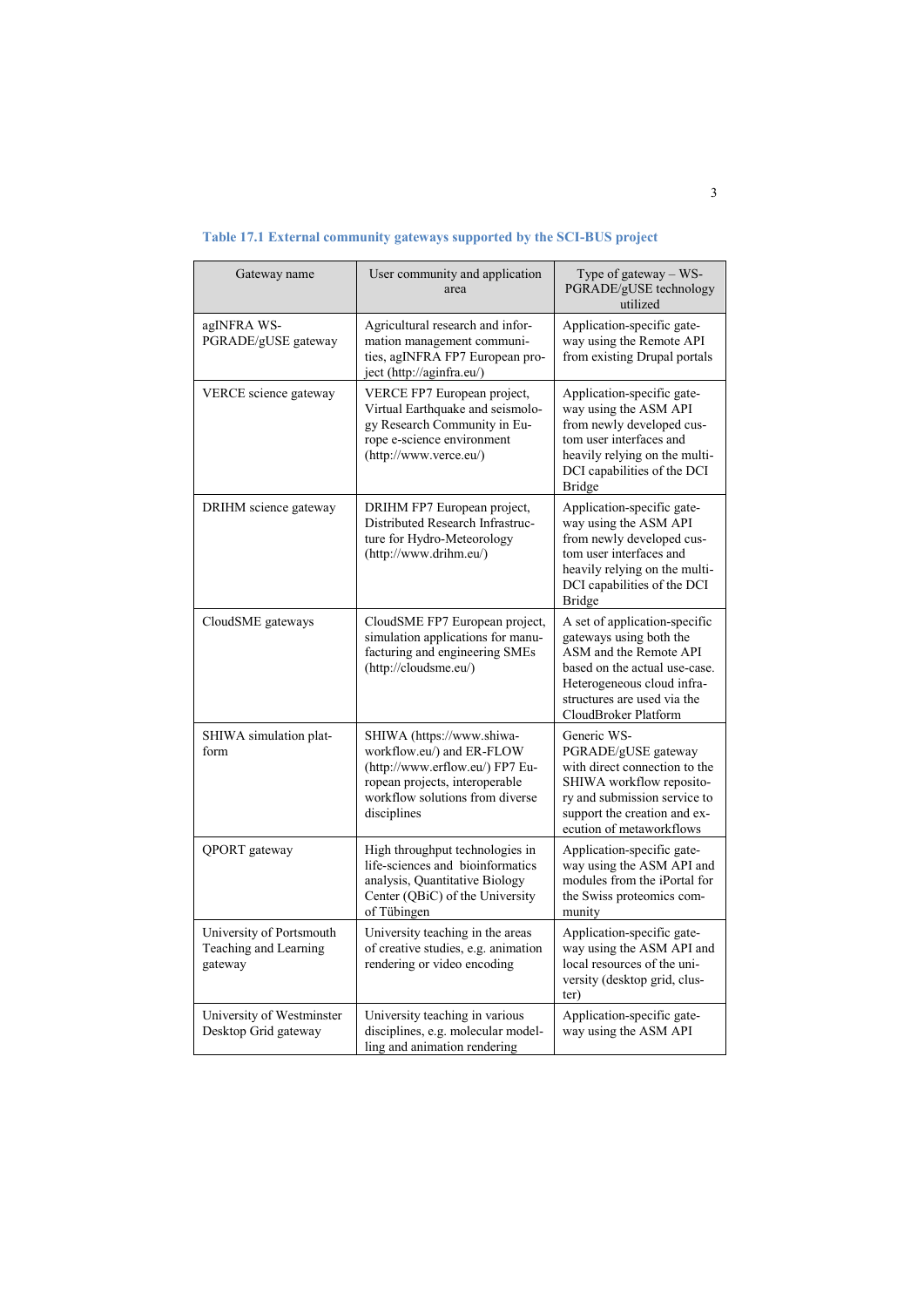| Gateway name                                                      | User community and application<br>area                                                                 | Type of gateway $-$ WS-<br>PGRADE/gUSE technology<br>utilized                   |
|-------------------------------------------------------------------|--------------------------------------------------------------------------------------------------------|---------------------------------------------------------------------------------|
| <b>Fusion Virtual Research</b><br>Community gateway               | Nuclear fusion research commu-<br>nity of EGI                                                          | Application-specific gate-<br>way using the ASM API                             |
| AutoDock gateway                                                  | Open public gateway for the mo-<br>lecular docking studies                                             | Application-specific gate-<br>way using the ASM API                             |
| Gateway for massive<br>online course (MooC) for<br>grid Computing | Introductory course for concepts<br>and practices of large-scale com-<br>puting on grid infrastructure | Generic WS-PGRADE<br>gateway installed and con-<br>figured on a virtual machine |
| STARnet Gateway Federa-<br>tion                                   | A network of science gateways to<br>support the astrophysics commu-<br>nity                            | A network of application-<br>specific gateways using the<br><b>ASM API</b>      |

# **17.2 The agINFRA Science Gateway for Workflows**

The main objective of the agINFRA project [Pesce, 2013] in the EU 7th Framework Programme is to elaborate and provide an advanced, open, and sustainable data infrastructure with services and tools for agricultural research and information management communities. In the project, the studies on stakeholder needs show clearly that agricultural research communities are located in a wide, multidisciplinary array of research domains, ranging from molecular genetics to geo-sciences, including also social and economic sciences. Since the scope of the project might be considered relatively wide, the presented work focuses on two important stakeholders groups:

- ICT and information managers of shared domain- and subject-based repositories including service providers (e.g., aggregators), and
- developers and providers of IT applications for research and related tasks who may be interested in customizing or developing further agINFRA components and tools.

The current agINFRA infrastructure relies not only on cloud and grid resources but various geographically distributed data sources; registries, pre-existing and new data management, processing, and visualization components are also involved in the infrastructure. Complex workflows have been identified at four levels according to the granularity of individual tasks; starting from the "Workflows of Researchers" including their everyday research and publication activities (Level 1), and ending with the "Workflows of agINFRA Integrated Services" (Level 4). This section deals with the orchestration of "Workflows of data/metadata aggregators and service providers" (Level 3) on the agINFRA infrastructure that form the base of several new integrated services/components to be accessible from userfriendly web portals.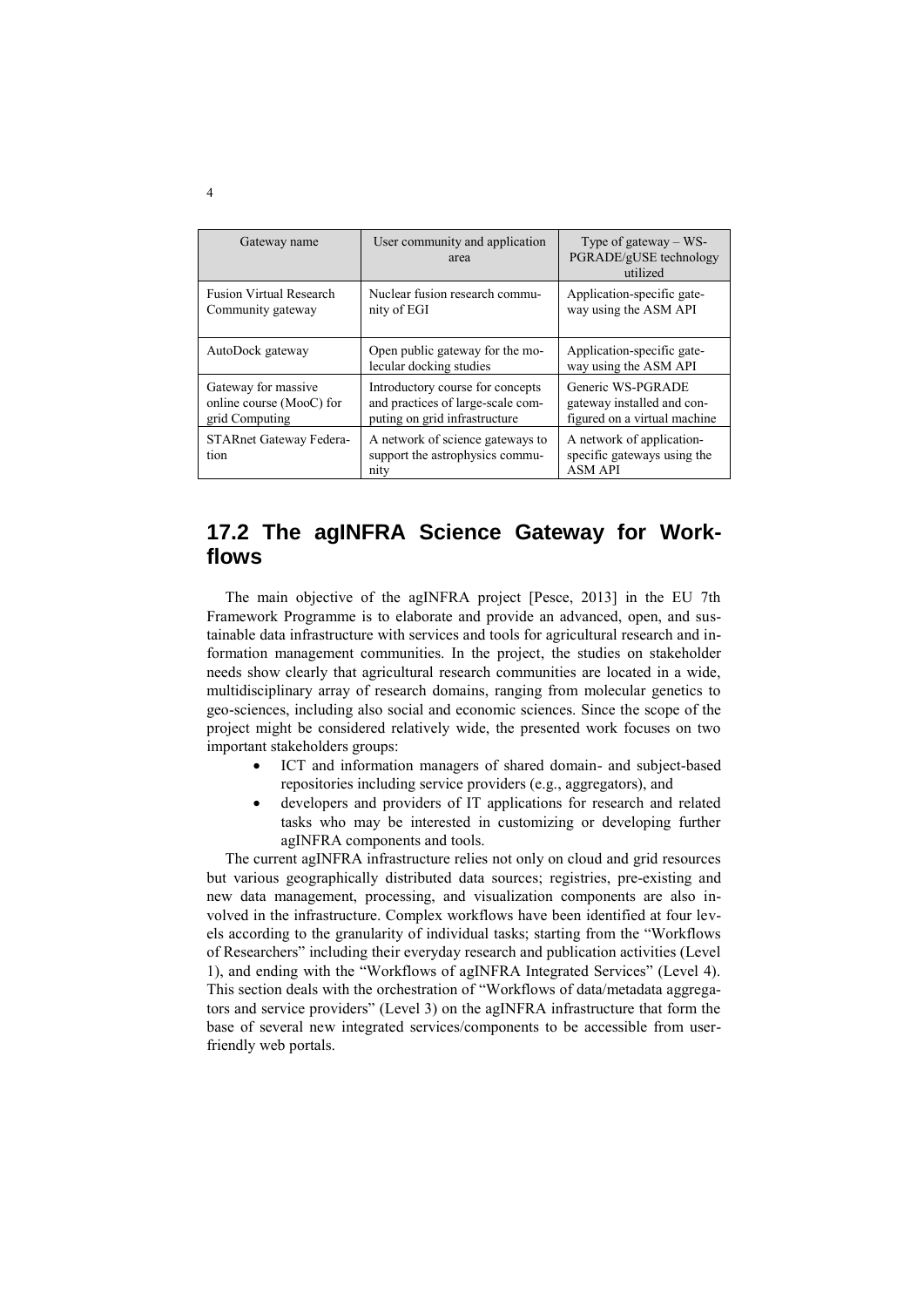In the project a WS-PGRADE/gUSE-based gateway serves the two above described stakeholder groups with special focus on supporting complex workflows for agINFRA integrated services. As a complementary solution, in order to address directly some end-users (researchers), a different science gateway has also been developed by INFN (http://aginfra-sg.ct.infn.it) for legacy agriculture applications based on the Catania Science Gateway Framework [Barbera/2010].

### **17.2.1 Required WS-PGRADE/gUSE features**

The success of research data infrastructure initiatives depends on understanding in-depth the needs of the intended users, therefore serious efforts were invested in this activity to learn the most relevant technologies and directions, such as CIARD RING. The CIARD - Coherence in Information for Agricultural Research for Development initiative was launched in 2008 by (among others) the Food and Agriculture Organization of the United Nations (FAO). CIARD aims at improving the access to agricultural research and offers the Routemap to Information Nodes and Gateways (RING) [Pesce/2011], where participants world-wide are able to register their information access services, for example repositories, information feeds, etc. Currently more than 1000 services and more than 250 data sources are available from almost 500 partners in the RING. The CIARD RING has been enhanced by agINFRA partners, and become a so-called integrated service that takes on the role of a central broker.

The targeted users and developers are heavily using the CIARD RING and they are mostly familiar with Drupal web portal (https://drupal.org) interfaces. Therefore, as the main concept; the workflow-oriented services of WS-PGRADE/gUSE are to be accessed mostly via its Remote API from Drupal based portals to enhance the CIARD RING provided functionalities.

Moreover, robot certificates are crucial for this community in order to simplify the access by the non-grid aware users. Concerning the workflow support, the conditional branches were proven to be vital (as will be illustrated in the aggregator workflow) when the requirements have been captured. In agINFRA, several data management and processing components have been implemented as REST service. The native support in WS-PGRADE/gUSE enabling the easy invocation of such services at the job level was an important new requirement from the community, too.

## **17.2.2 Cross-Community Workflow for Agricultural Metadata Aggregation**

The presented use-case and example is intended to show how to integrate distributed computing infrastructure (for data processing and storing purposes) together with metadata stores (registered in CIARD RING) containing bibliographical and educational materials to achieve an interoperable cross-community platform for agricultural web portals. One of the major tasks addressed was to enable transparent search and browse in different metadata stores using completely different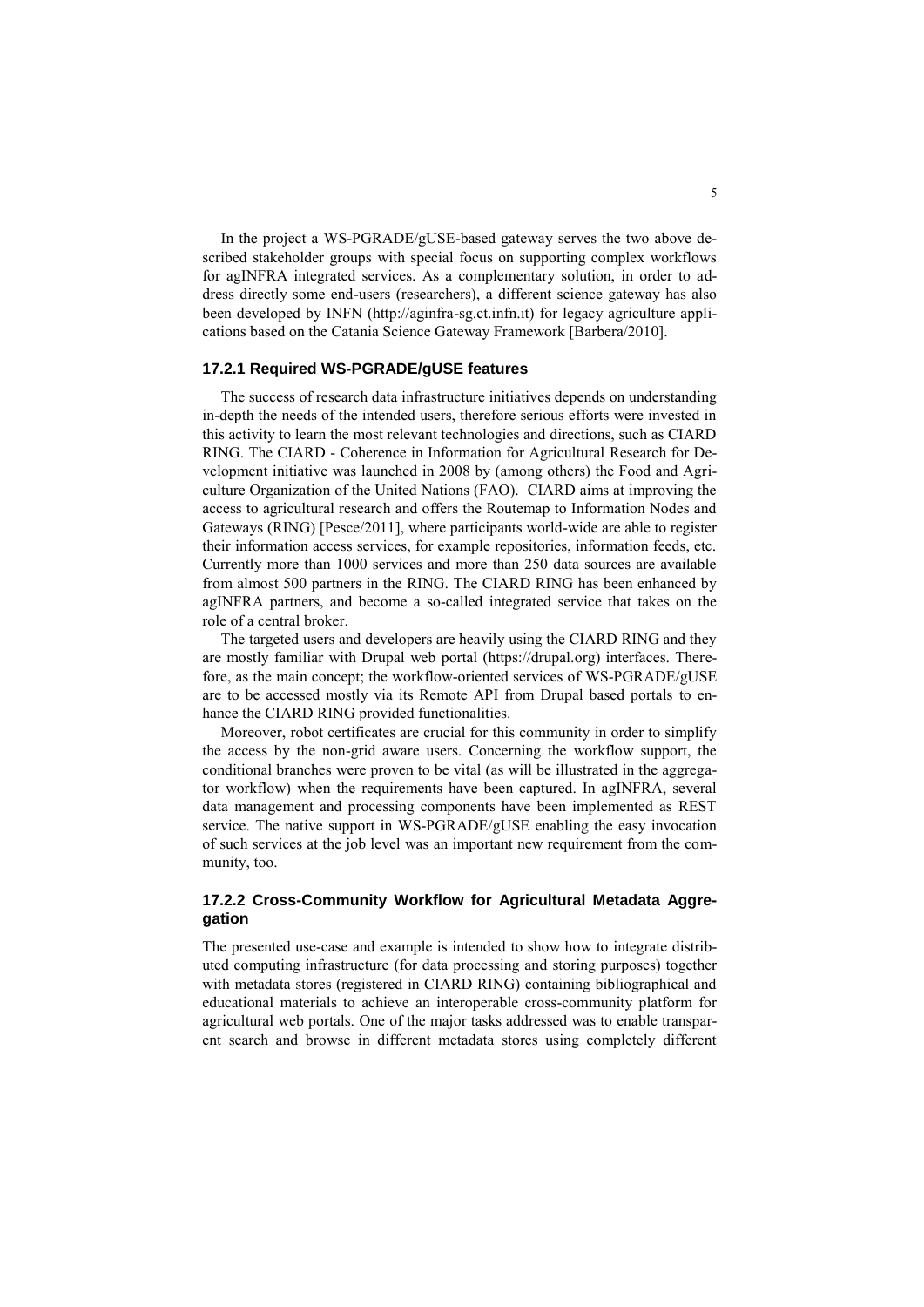metadata schemas. One other task concerning the differences among metadata stores was to solve feeding them with new metadata records interactively (involving the users). This latter case is called the harvesting process, and it contains methods (i) to fetch all the records belonging to the repository, (ii) to index them based on vocabularies in order (iii) to facilitate the further searches and filtering methods, and (iv) to eliminate all the duplicated records. This complex process has been implemented as a gUSE workflow, and the involved components during this process are shown in Fig. 17.1.



**Fig. 17.1 Architecture of remote API-based SG solution in agINFRA**

CIARD RING consists of several repositories of metadata that store records in various fields of agriculture. As all the partner companies (e.g., AgroKnow) or public institutes (such as FAO) involved in the agINFRA project offer content management systems (mainly Drupal) as user interfaces, a Drupal module has been developed as additional interface for gUSE to search and to browse in the catalogue of CIARD RING (thick lines), and to be able to submit and interpret the harvesting workflow without using the general gUSE User Interface (see thin lines on the figure). Then, gUSE enacts the workflow by executing harvester and transformator components that are predeployed on the gLite-based distributed computational resources and by invoking REST API web services (denoted as dotted lines on the figure). Records are placed on the distributed computing infrastructure and are registered in the logical file catalogue (LFC). To avoid exposing users to the complicated security issues required by the applied technology, automated processes are triggered by the register process to publish the records for other data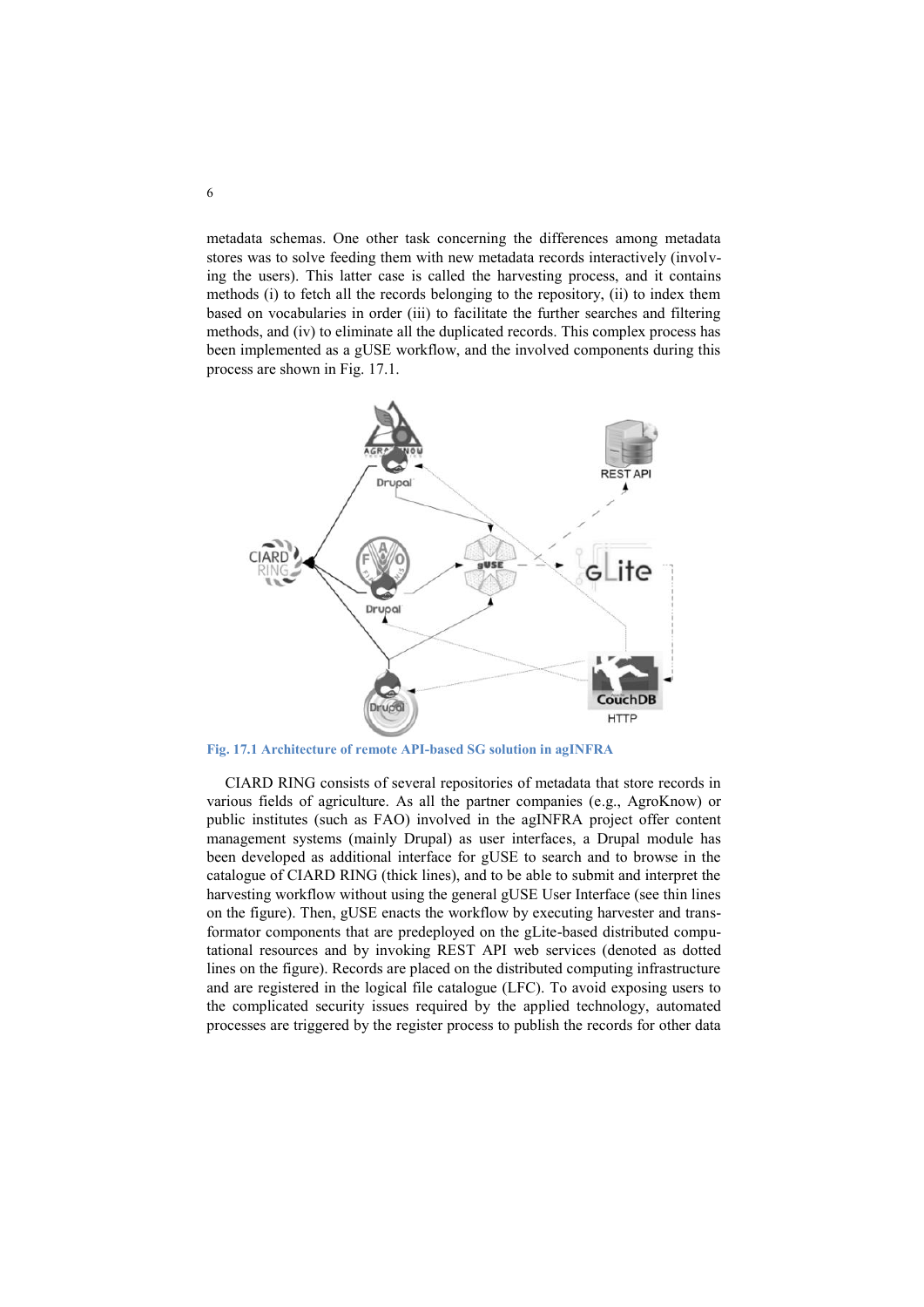

components outside of the grid using CouchDB (couchdb.apache.org). The workflow developed for this scenario is shown in Fig. 17.2.

#### **Fig. 17.2 Harvester workflow**

At first, job "Init" is executed to set the URL of the selected target to be harvested from CIARD RING, the path of where the records are stored in the grid, the number of records to be harvested, etc. Then job "Harvest" executes and manages the predeployed real harvest process. One of the next parallel conditional branches (see Agris and LOM2+LinkChecker) is executed depending on the metadata format required by the users; it is also responsible for performing the needed transformations. Both branches validate whether a record can be transformed to the metadata format, or not; hence two record-sets will be produced by these jobs with the correct and the wrong records separated. Then, the produced folders will be compressed and uploaded by the job "Upload" into the given LFC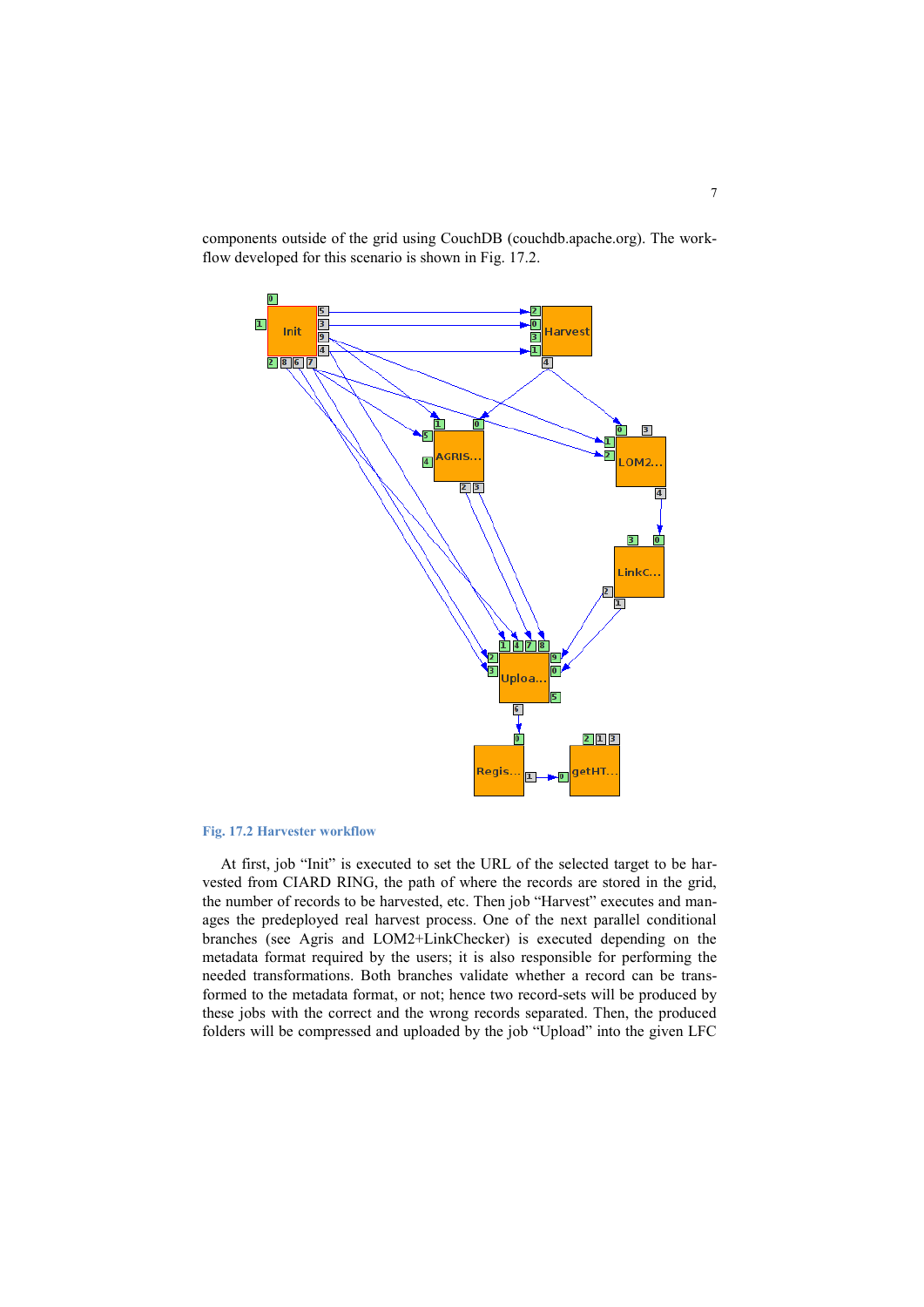folder. As the next step, the job "Register" registers the files uploaded by REST service invocation to CouchDB so that the files can be accessed from outside the grid. Finally, the last job sends a request to CouchDB to get the metadata information about the registered file-sets in JSON format.

The progress information as well as these output files are sent back (using Remote API) to the users through the Drupal module, providing complete URLs where the harvested records can be found.

### **17.2.3 Use of the agINFRA science gateway for workflows**

For agINFRA purposes gUSE version 3.6.1 has been currently installed and maintained by SZTAKI. The gateway is configured to the gLite-based agINFRA Virtual Organization including 4 sites from Italy, Serbia, and Hungary all-together equipped with 3500 CPUs and 0.9 PetaByte data storage. As the workflow is in pre-release phase, no user statistics available, however (according to current plans) we expect only a few direct users among information managers but the harvested datasets will serve magnitudes of order more users; researchers, students, librarians, etc.

## **17.2.4 Further development plans**

There is room for improvement at several levels. One on-going work (initiated by the agINFRA partners) is to put the demo version of the cloud-based ondemand agINFRA integrated service deployment into production. Its current implementation is deployed on the OpenNebula-based SZTAKI cloud (i) a gUSE instance with its workflow engine and Remote API to provide external interface, (ii) BIOVEL and agINFRA workflows, (iii) an extensible distributed computing infrastructure based on SZTAKI Desktop Grid [Kacsuk/2009] and 3G Bridge technologies [Kacsuk/2011b]. This approach allows the partners to create the integrated service on-demand, as well as some fine-tailored and temporary micro-portals later that enable the user to handle a subset of harvested data for further in-depth research and studies. The service also has access to external gLite resources by submitting jobs authenticated with robot certificates, or to invoke third-party REST services.

On other hand, more complex workflows with more data processing jobs are expected in the agINFRA project, which would further improve the quality of the harvested datasets.

The elaborated workflows and related solutions will be exploited and developed further in the recently launched AgroDat.hu project between 2014 and 2018. Its main aim is establishing a new Hungarian knowledge center and decision support system in agriculture-based on collected sensor data and international aggregated databases.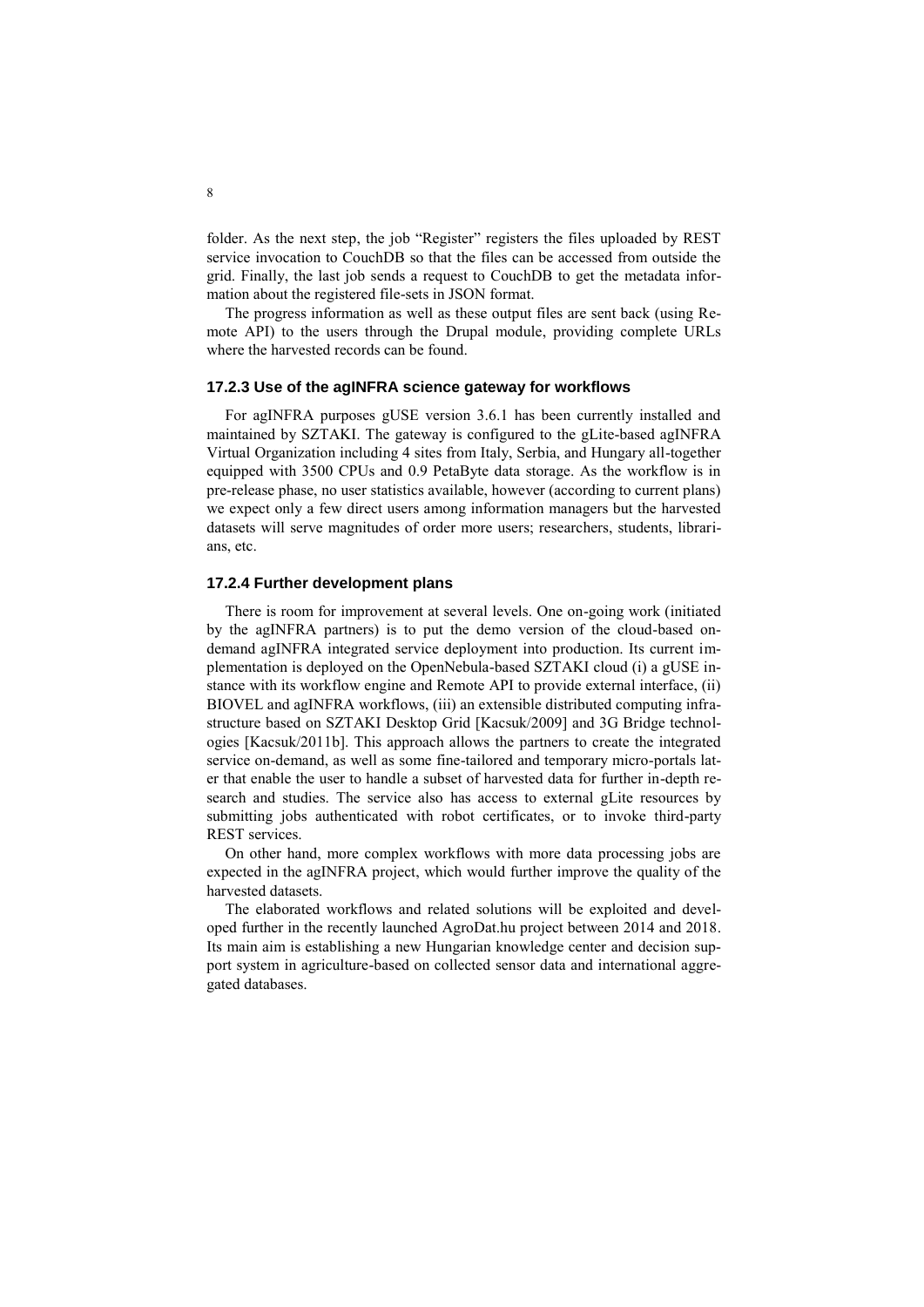# **17.3 The VERCE Science Gateway: Enabling User-Friendly, Data-Intensive and HPC Applications across European e-Infrastructures**

Seismology addresses fundamental problems in understanding earthquake dynamics, seismic wave propagation, and the properties of the Earth's subsurface at a large number of scales. These aim at aiding society in the forecasting and mitigation of natural hazards, energy resources, environmental changes, and national security. The Virtual Earthquake and seismology Research Community in Europe e-science environment (VERCE) is supporting this effort by developing a serviceoriented architecture and a data-intensive platform delivering services, workflow tools, and software as a service, integrating access to the distributed European public data and computing e-infrastructures (GRID, HPC, and CLOUD) within the VERCE science gateway.

The development of a scientific gateway is a very complex task. It requires several standard components, which are fundamental to connect and exploit existing computational infrastructures, such as the European Grid Infrastructure  $(EGI)^1$ or PRACE. <sup>2</sup> These components are typically related to job-submission management, user authentication, profiling, credential management, data management, and application registries. An effective science gateway needs to present a consistent integration of data, metadata, application code and methods oriented to the needs of its scientific users. It needs to be easy to use for new users and efficient for experienced users. It should encourage or enforce the governance rules and mores that its community wishes to establish. Therefore, support for standards and customization is necessary in order to produce a dedicated gateway that is tailored for a specific community. In this section we illustrate the rationale behind the adoption of WS-PGRADE/gUSE in relation to those requirements.

## **17.3.1 The VERCE Use-Cases**

The VERCE<sup>3</sup> computational platform aims to provide the facilities to fulfill the requirements of two well-defined seismological applications: cross-correlation analysis and forward modeling/inversion. A short description of these is provided below.

*Cross-correlation analysis*: This technique, also called passive imaging, allows the detection of relative seismic-wave velocity variations that are associated with the stress-field changes that occurred in the test area during the time of recording. It uses the cross-correlation of noise signatures originating at depth and recorded at surface receivers to retrieve the Green's function between these receivers,

-

<sup>1</sup> [www.egi.eu](http://www.egi.eu/)

<sup>2</sup> [www.prace-ri.eu](http://www.prace-ri.eu/)

<sup>3</sup> [www.verce.eu/](http://www.verce.eu/)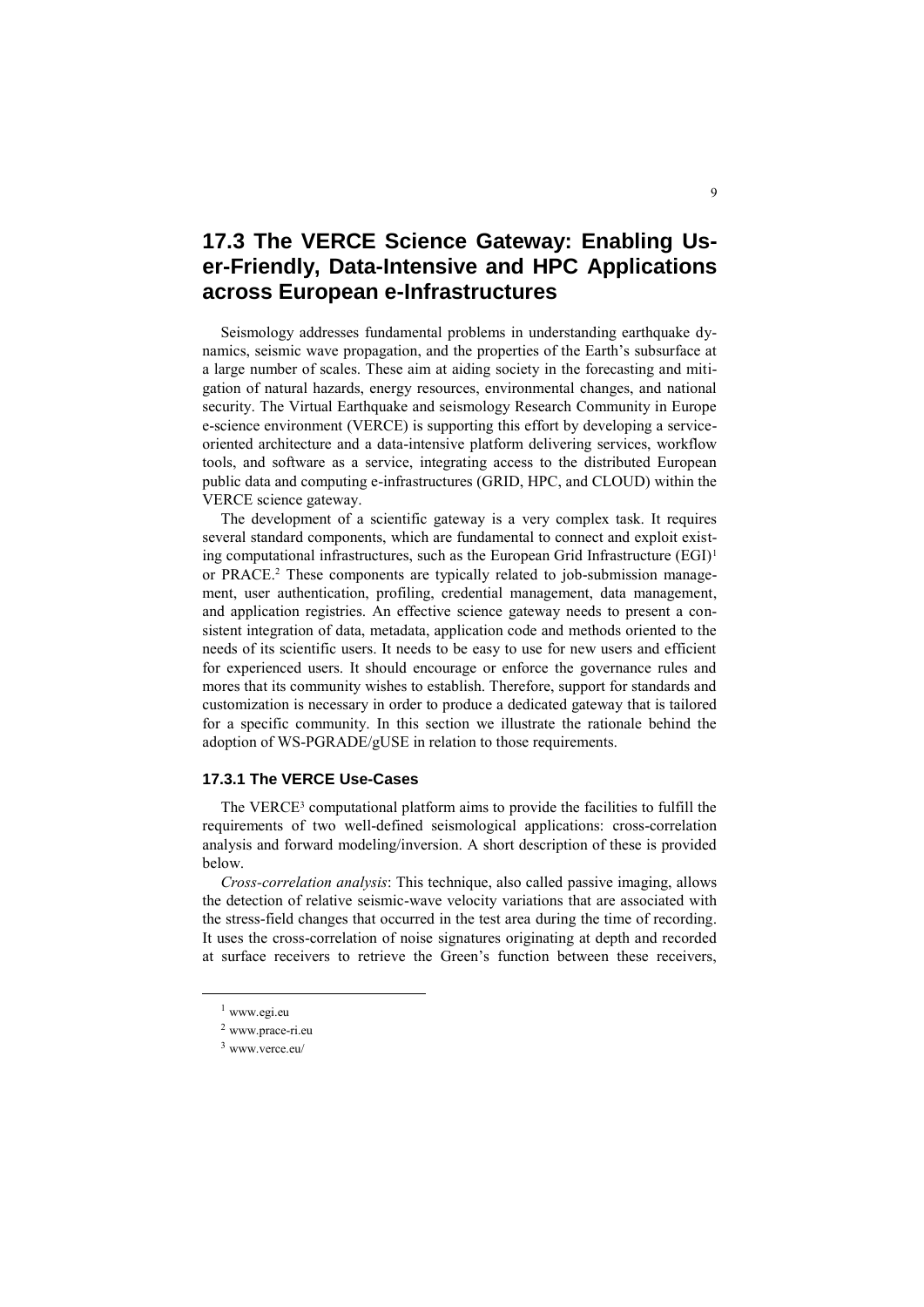thereby reconstructing the impulse response of the intervening plate [Bensen/2007].

*Forward modeling/inversion*: Forward modeling generates synthetic seismograms for various Earth models. This is achieved by the execution of high performance computing (HPC) simulation codes, which are called solvers. The synthetic data produced by the solvers may be compared with real observations for earthquakes on a continental scale, in order to foster subsequent model updates and improvement (inversion) [Fichtner/ 2008; Moczo/2006].

## **17.3.2 WS-PGRADE Integration Strategy**

The integration of the VERCE platform within the SCI-BUS scientific gateway framework has been conducted according to the following plan:

*Deployment tests*: A number of deployment tests had to be performed to verify that the system was flexible enough to run on the VERCE resources. The tests were successful and so far there are two installations available, for test and production respectively.

*Investigation of security issues:* The authentication and authorization model adopted by VERCE is based on X.509 VOMS-enabled certificates, which reflects the EGI regulations. Indeed, the support for a flexible certificate management system offered by WS-PGRADE was a crucial feature, which immediately confirmed the value of adopting that framework. Moreover, the possibility of producing and uploading users' proxy certificates interactively is offered through the VERCE science gateway. Two applets, MyProxy Tool and a Grid Security Infrastructure - Secure Shell (GSISSH)-Term<sup>4</sup>, maintained at  $LRZ^5$ , can be used to create and upload both a regular and a Virtual Organization Membership Service (VOMS) enabled proxy and to access the clusters of the VERCE platform via an interactive GSISSH terminal.

*Development of HPC workflows:* This activity successfully tested the support from WS-PGRADE for a number of job-submission middleware tools, enabling the communication between the science gateway and the VERCE HPC computational resources. Though, the current setup is mostly based on GT5 resources.

*Integration of the VERCE scientific application:* Of great significance for us was the potential to design and develop our own customized applications, delegating the submission of the workflow and the control of the middleware to the WS-PGRADE framework. Effort was focused on the development of the front-end and the implementation of the workflow, instrumenting the control of the middleware via the ASM API. The support of the gUSE team was very helpful to ease our learning, including fostering their implementation of new ASM functionalities, such as being able to programmatically change a workflow's job properties.

-

<sup>4</sup> www.lrz.de/services/compute/grid\_en/software\_en/gsisshterm\_en/

<sup>5</sup> www.lrz.de/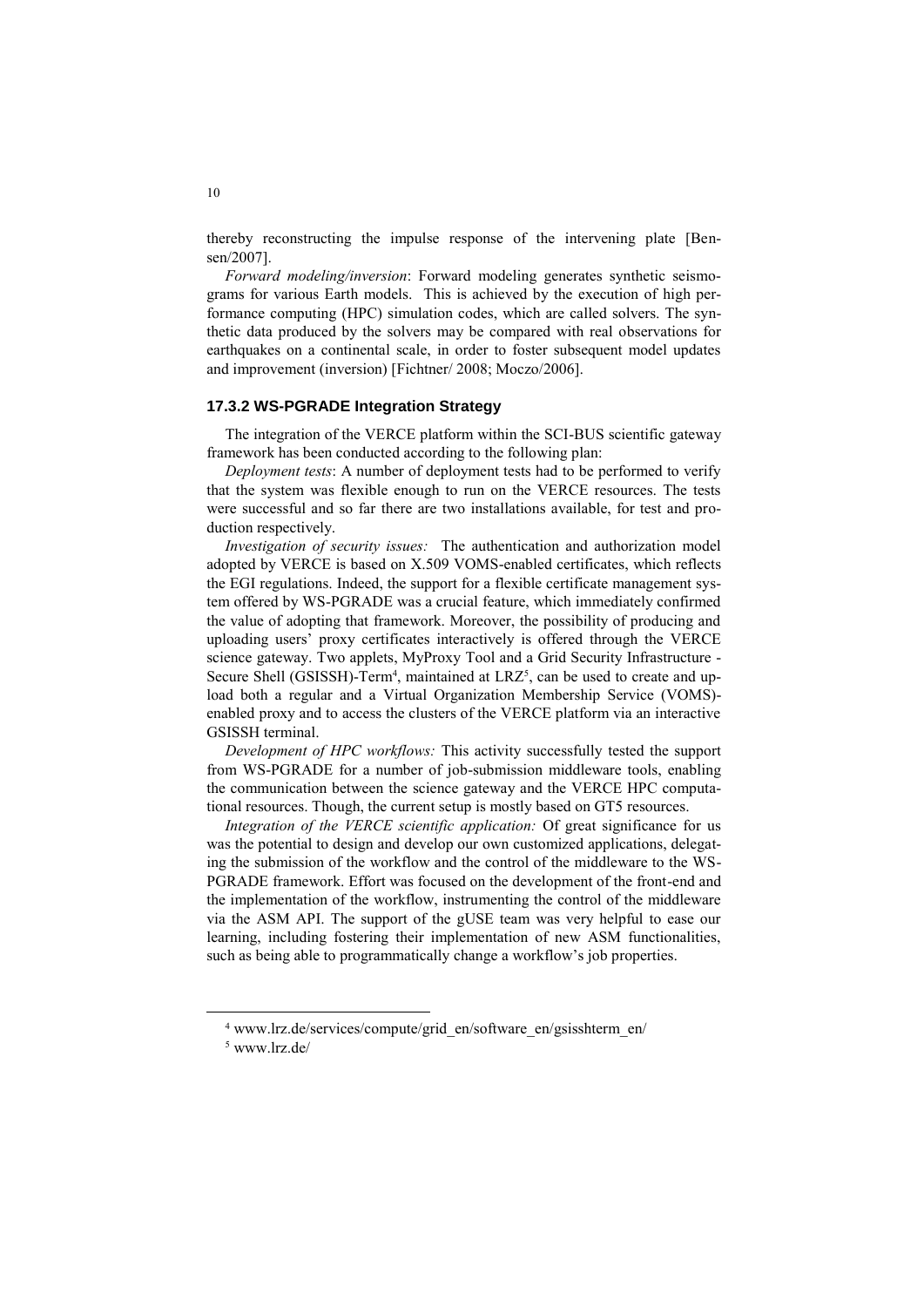#### **17.3.3 Gateway Services Implementation**

In this section we provide a detailed overview on the progress achieved with the development of the VERCE gateway. It particularly concerns the forward modeling tool, which is the target of the first beta release of the gateway. The platform was used for realistic scenarios, demonstrating the feasibility of controlling large-scale computations, producing thousands of data products and related metadata across the EGI and PRACE resources hosted at LRZ.

#### **Forward Modeling**

Figure 17.3 illustrates the overall architecture of the application, indicating the components and the user-interaction flow. The GUI will guide a user towards the complete definition of their runs' input data, determining automatically the geographical boundaries of their experiments, as shown in Fig. 17.4. The functionalities of the tool can be grouped under four main categories.

Simulation code selection and configuration: The waveform simulation software can be selected from a list of available codes already deployed within the VERCE computational resources. The GUI allows selection of a solver, configuration of its input parameters and a choice from a set of meshes and velocity models.

Earthquakes and stations selection: Earthquakes and stations can be searched, visualized and selected in two different modes. The users can choose either to upload their own files, or to directly query the International Federation of Digital Seismograph Networks (FDSN) web services. All of the relevant parameters are presented to the user in both tabular and graphical form. An interactive map shows the earthquakes and station data in combination with other geographical layers of interest, such as geological information, hazard levels, seismic faults, etc. They are published by other projects such as OneGeology and European facility for earthquake hazard & risk (EFEHR).

Workflow submission and control: The portal administrators have the rights to enable the forward modeling application to use different workflows, which have been tailored for the specific DCI. For instance, heavy computations can be launched using a PRACE workflow, while short tests might run on workflows tuned for EGI resources.

We have noticed that queues can be relatively long in some clusters, with strict prioritization policies. Therefore iterating over the earthquakes in a single run could guarantee that once the computation has commenced it will eventually complete for all of the earthquakes. On the other hand, we have also included an option which allows the submission of one workflow for each earthquake. This possibility will definitely guarantee speedups in clusters with faster queues for smaller jobs. The status of each run can be monitored from the Control tab, which offers a number of sensible functionalities such as:

- 1. Download the output and error logs of the jobs in the workflow.
- 2. Reload the setup of the experiment.
- 3. Abort the run and delete the instance from the user's archive of runs.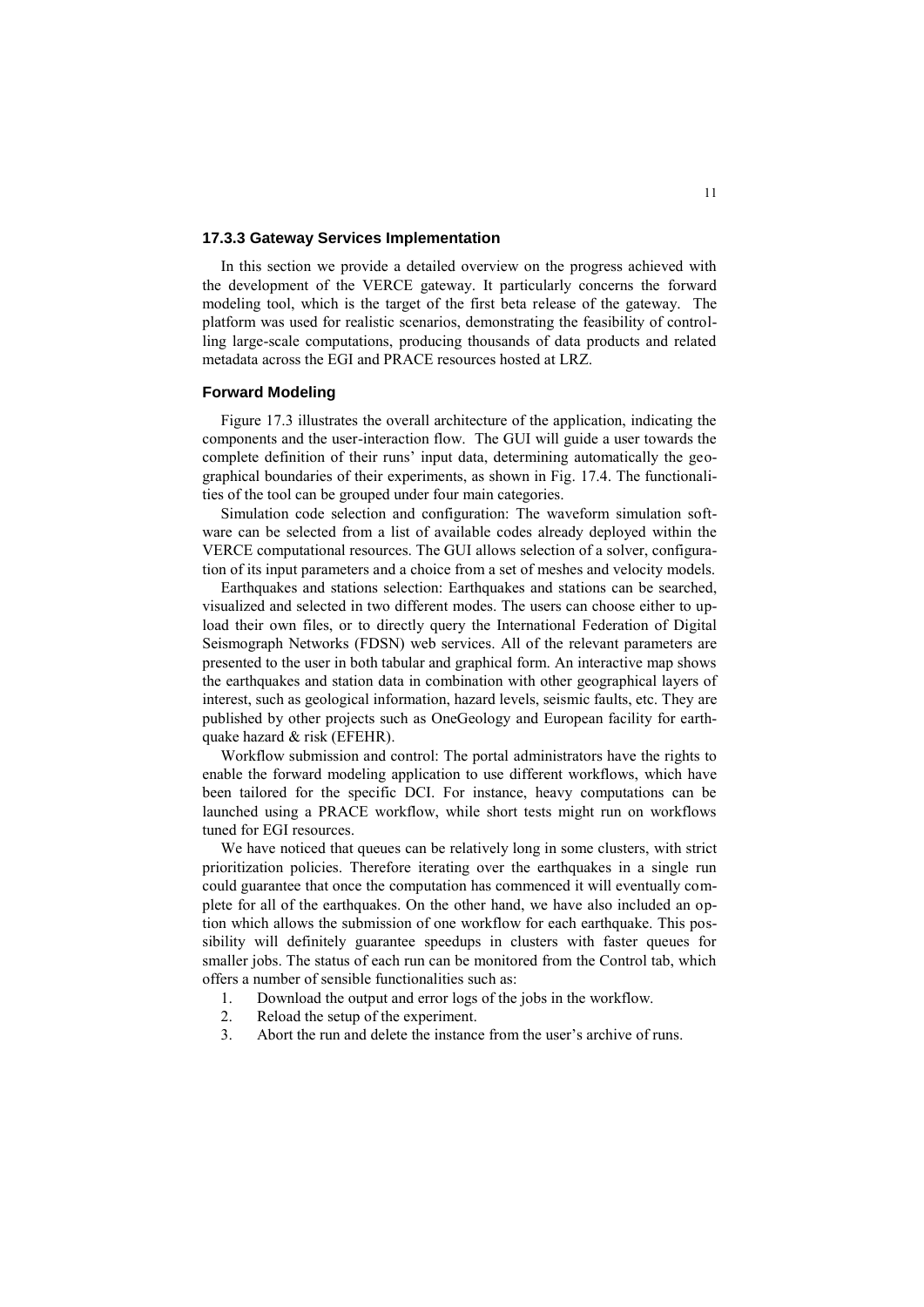

**Fig. 17.3 Overview of the web application allowing scalable forward-modeling analysis. The image illustrates the user interactive flow with respect to the components and the data services involved in the process**



**Fig. 17.4 The earthquake selection and visualization interface and the abstract graph for the simulation workflow. Input files consist of earthquake parameters, simulator configuration, station information and library of processing elements (PE). The two jobs take care respectively of, preprocessing solver execution and post-processing (***Job0***), data stage-out and cleanup (***Job1***)**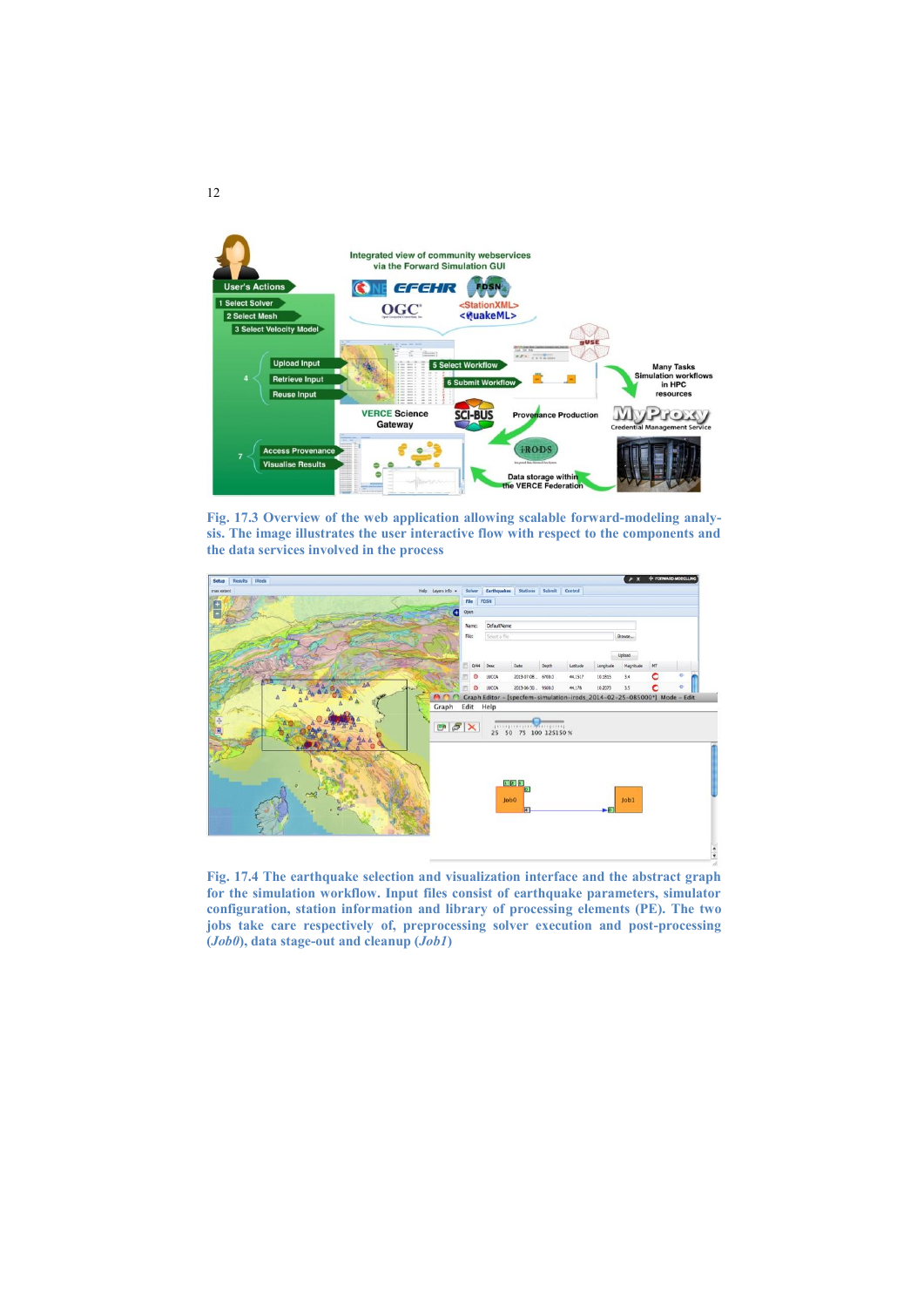

**Fig. 17.5 Provenance Explorer GUI: The workflow's provenance information can be explored in a fully interactive fashion, allowing the visualization and the download of the data produced. It provides, moreover, a navigable graphical representation of the data derivation graph. From** *right to left***, the dependencies from the wavePlot module to inputGen are made explicit and browsable**

#### **Multilayered Workflow Specifications and Provenance**

The WS-PGRADE workflows, which have been implemented for the forwardmodeling application, consist of two main jobs. One job performs the actual computation, the other takes care of controlling the staging out of the result data from the DCI to a data management system and cleaning up the computational cluster. The last task is extremely important since disk resources within the DCIs are limited and the gateway tries to automate their sustainable exploitation.

As shown in Fig. 17.4, Job0 of the workflow takes as input a number of files: earthquake parameters, station information, simulator configuration, and library of processing elements (PEs). The library of PEs contains all of the user scripts and utilities that will be used by the executable of Job0. These PEs have been developed by the scientists themselves in Python, and they can be scripted and chained into pipelines. They consist of streaming operators that operate on units of data in a stream and avoid moving streams in and out of the cluster. Moreover, the PEs are capable of extracting all of the metadata information and provenance traces related to their execution [Spinuso/2013]. For instance, the MPI applications are also launched from within a PE, in order to capture relevant information. This multilayered strategy to the workflow specification allows the extraction and storage of fine-grained lineage data at runtime. The storage system is based on a document store exposed via a provenance web API [Davidson/2008]. The coverage of the current provenance model can be considered to be conceptually compliant with the W3C-PROV<sup>6</sup> recommendation.

-

<sup>6</sup> http://www.w3.org/TR/2013/REC-prov-dm-20130430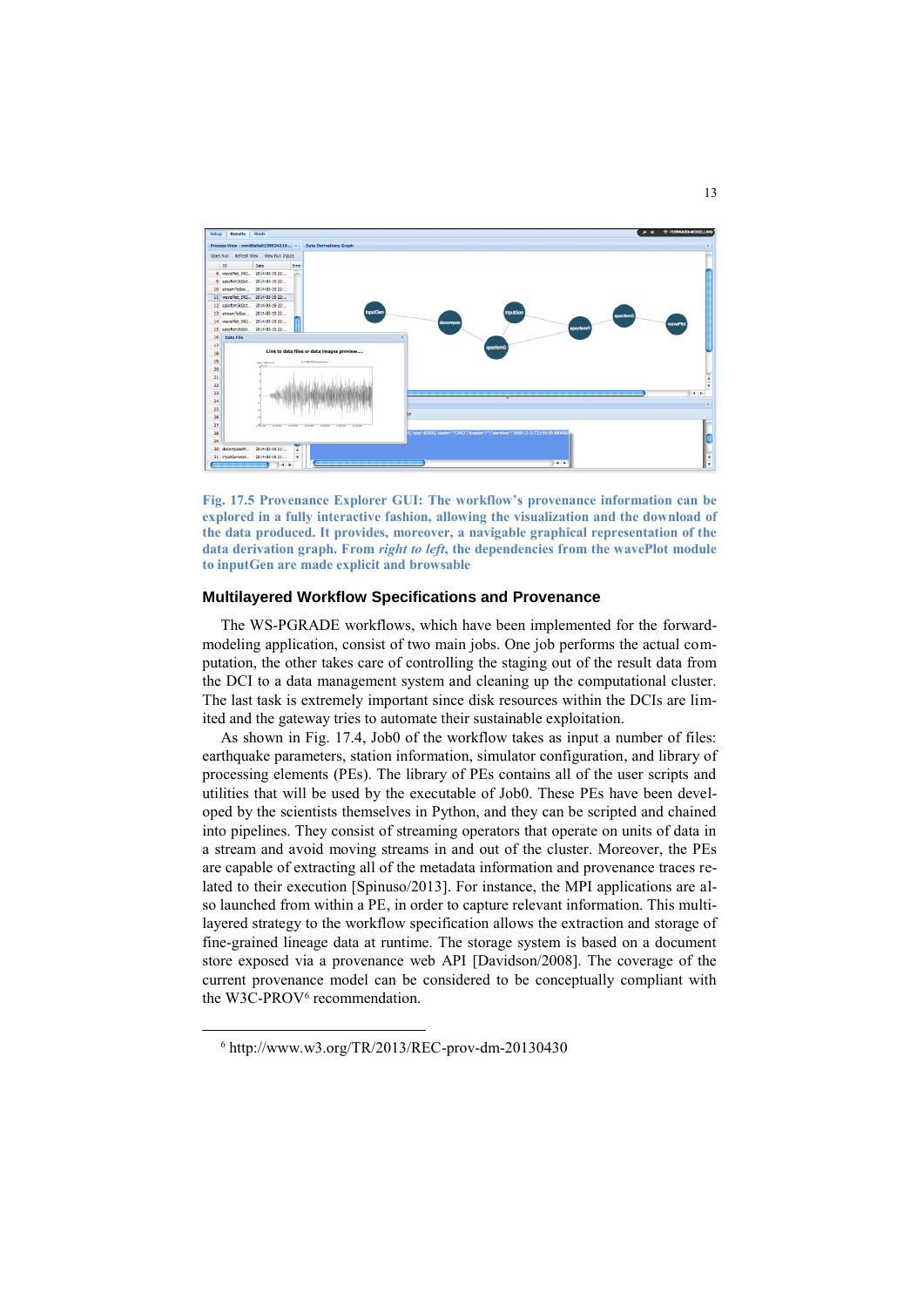#### **Provenance Explorer**

The provenance API is accessible via a user interface, as shown in Fig. 17.5. Users can search for a run of interest by submitting metadata queries on value ranges. The users can examine the processes and the produced data. If any file has been generated this will be linked and available for visualization or download. The interface also offers an interactive navigation across all of the data dependencies for and from a certain product. It is important to notice how the data dependency trace of Figure 5 provides more insight about the actual workflow logic, compared with the high-level WS-PGRADE specification, shown in Figure 4.

### **VERCE Data Management**

*User Document Store:* The VERCE Science Gateway provides users with a way to upload and manage their own configuration files and input datasets by interfacing with the document store provided by the Liferay portal. The adoption of the Liferay version currently supported by WS-PGRADE, imposed some limitations on the enactment of some of the document store capabilities. The support for more up-to-date versions of Liferay will allow the implementation of new features (i.e., file sharing among users and groups) that will foster new collaborative interactions.

*Workflow Data Products*: As previously mentioned, all of the data produced by the workflows are shipped at the end of the computation to an external data store. The data store consists of a federation of iRODS instances, internal to the VERCE consortium, which supports authorization and authentication, data replication, and metadata processing services. The VERCE gateway offers to the users the interactive access to the data stored within the nodes of the federation. The GUI is based on the open-source iRODS/web software. 7

## **17.4 The DRIHM Science Gateway**

Predicting weather and climate and its impacts on the environment, including hazards such as floods and landslides, is still one of the main challenges of the 21st century with significant societal and economic implications. At the heart of this challenge lies the ability to have easy access to hydrometeorological data and models, and to facilitate the collaboration among meteorologists, hydrologists, and Earth science experts for accelerated scientific advances in hydrometeorological research (HMR).

The Distributed Research Infrastructure for Hydro-Meteorology (DRIHM, http://www.drihm.eu) project aims at setting the stage for a new way of doing HMR combining expertise in this field with those in Grid, Cloud, and HPC [Schiffers/2011].

-

<sup>7</sup> code.renci.org/gf/project/irods.php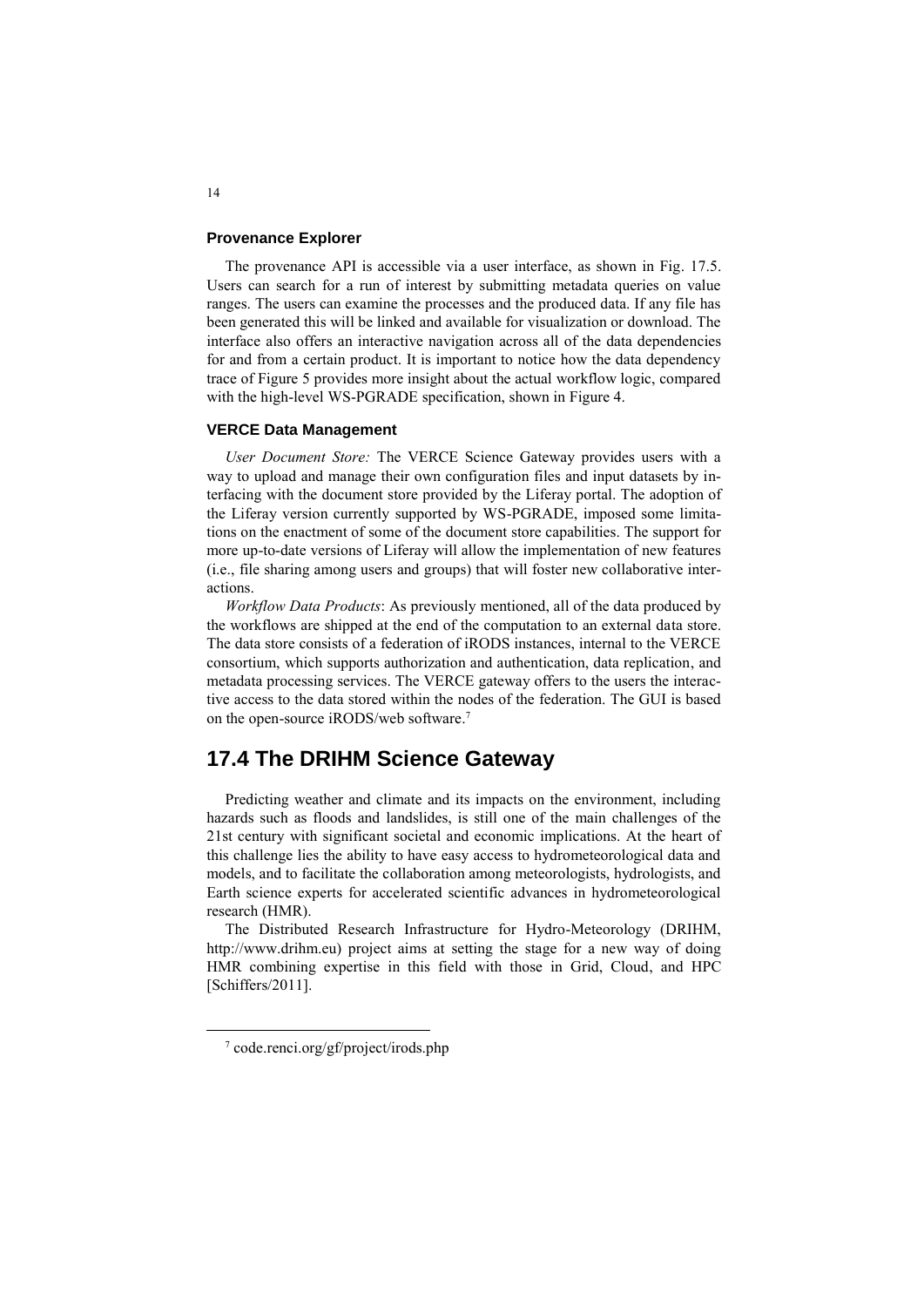In particular one of the main goals is the development of a science gateway [Danovaro/2014] able to drive HMR towards new solutions and improved approaches for daily work through:

- the provisioning of integrated HMR services (such as meteorological models, hydrological models, stochastic downscaling tools, decision support systems, observational data) enabled by unified access to and seamless integration of Cloud, Grid, and HPC facilities – the einfrastructure – in such a way that it is possible to solve substantially larger, and therefore scientifically more interesting, HMR problems;
- the design, development and deployment of user-friendly interfaces aiming to abstract HMR service provision from the underlying infrastructural complexities and specific implementations;
- the support for the user-driven "composition" of virtual facilities in the form of forecasting chains, composed by "Gridified" heterogeneous models [Schiffers/2014], post-processing tools, decision support system models and data, also with the objective of promoting the modeling activities in HMR community and related disciplines.

DRIHM focuses on three suites of experiments devoted to forecast severe hydrometeorological events over complex orography areas as well as to assess their impact, and can be synthetized as:

- Experiment suite 1, incorporates numerical weather prediction (NWP) and downscaling together with stochastic downscaling algorithms to enable the production of more effective quantitative rainfall predictions for severe meteorological events;
- Experiment suite 2, takes the output from NWP executions to produce discharge data from drainage;
- Experiment suite 3, driven by the data produced by experiment suite 2, completes the model chain by adding water level, flow, and impact.

DRIHM is following a "learning by doing" approach: the hydrometeorological scientists not only access the DRIHM e-infrastructure to carry out HMR activities, but they work with ICT researchers to drive the development of all the necessary tools and practices, allowing them to effectively exploit the available resources.

## **17.4.1 A Brief Description of the DRIHM Science Gateway**

The most important feature of the DRIHM science gateway (http://portal.drihm.eu) is the possibility to run a simulation based on the abovementioned experiment suites using an integrated, user-friendly interface hiding all the low-level details due to the submission of jobs on a heterogeneous infrastructure. A hydrometeorological scientist, in fact, needs only to select the steps to execute, to configure each of them, and then to submit the experiment. To this extent, there are two important features of WS-PGRADE/gUSE that have been exploited in DRIHM: the DCI Bridge and the ASM.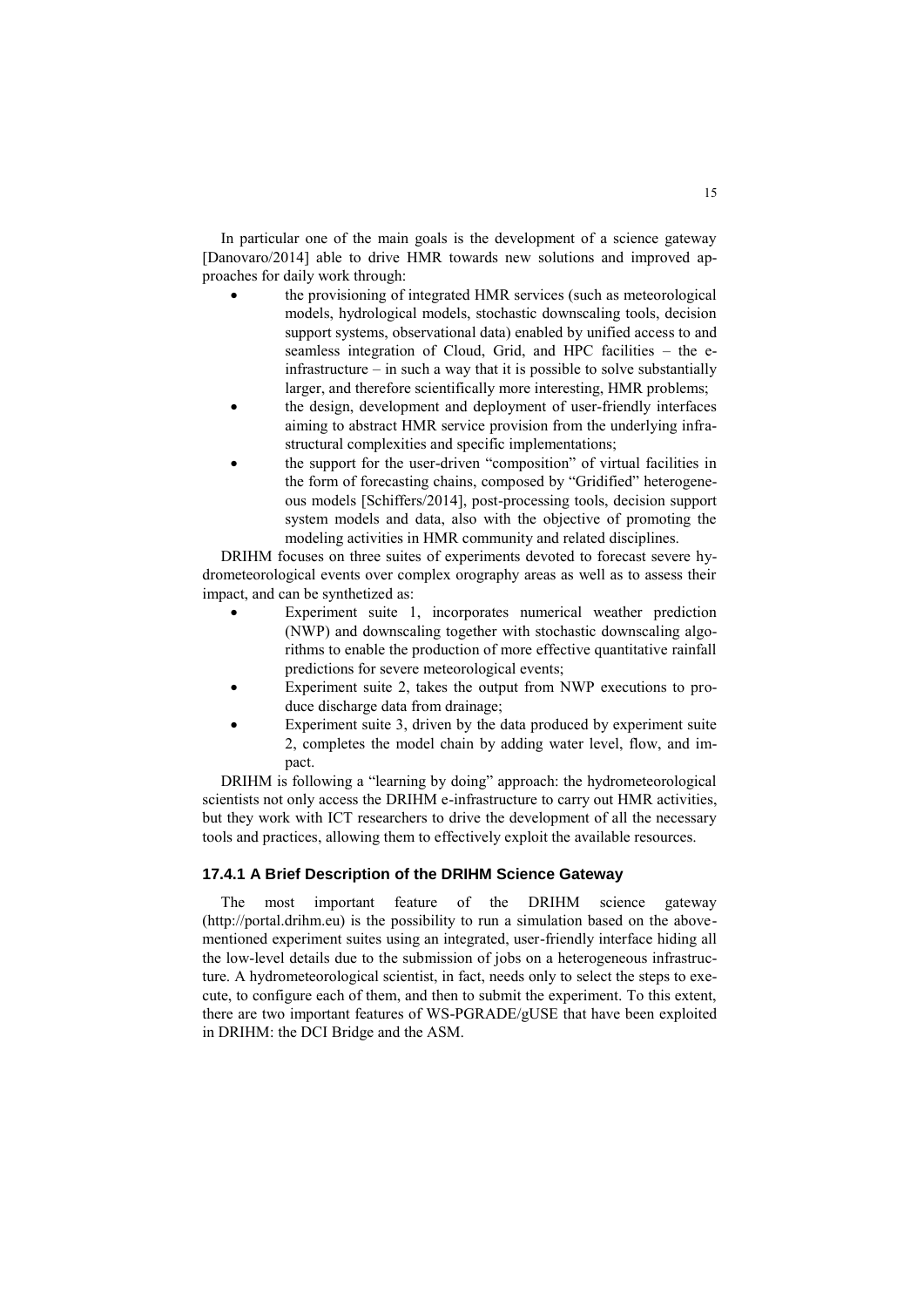State-of-the-art software tools (called model engines or just models) are available for each experiment suite. These models differ in terms of platform requirements and model coupling [Clematis/2012]: some models are designed for POSIX systems, and thus are easy to port onto different platforms. Others are designed for Windows or place strong requirements on libraries and other software tools a hosting system has to provide. Moreover, some models are based on the Ensemble forecasting, which is a kind of Monte Carlo analysis, and therefore they require high throughput computing, while others require HPC to provide meaningful results for large scale simulations. This is the reason why in the project there is the need to consider all the resources provided by the European e-Infrastructure ecosystem. This means that, beside the Grid resources provided to the project by the EGI, there is the need to consider other "components" that grant services that did not have a place (for performance and/or functionality reasons) in the core Grid platform. In particular, the DRIHM project considers resources from the Partnership for Advanced Computing in Europe (PRACE) [Fiori/2014], data repositories, (Linux) dedicated nodes, specialized hardware, Windows nodes, Cloud (in particular, the EGI FedCloud infrastructure), and Web services. Consequently, the necessity for a common interface layer like the DCI Bridge, which provides a standard access to all of these components, is obvious.



**Fig. 17.6 The graph of a workflow for the execution of the WRF-ARW weather forecast model, downloaded from the SHIWA repository**

As regards the ASM, this is a key feature for providing end users with highlevel interfaces. For example, with WS-PGRADE it is possible to define the execution of the WRF meteorological model with the workflow presented in Fig. 17.6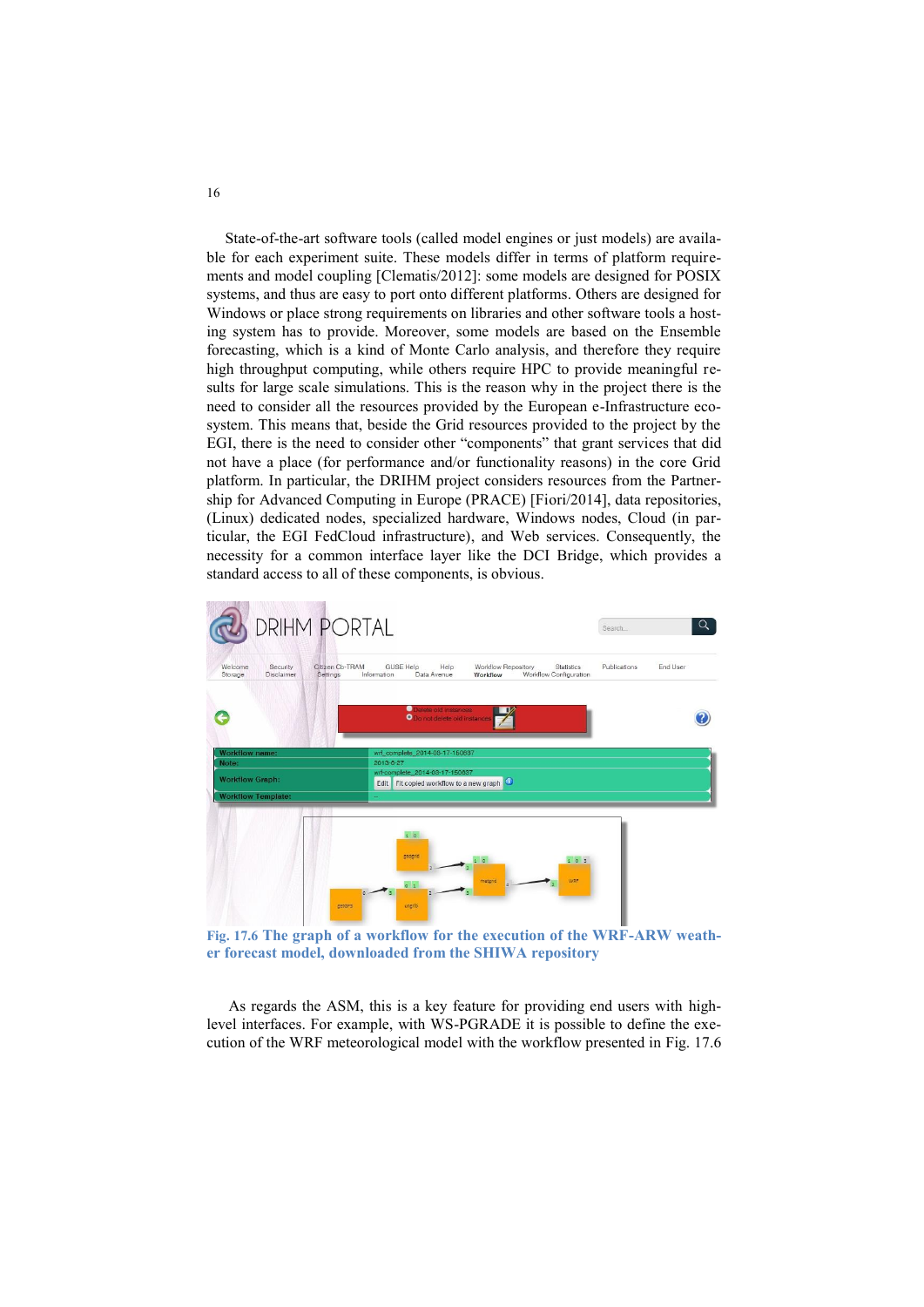that has been downloaded from the SHIWA repository [Plankensteiner/2013]. But this approach is not completely satisfactory considering the project goals for two reasons.

The first one is that with this approach the user has to deal explicitly with the selection of the computational resource to use, and she/he has to create and provide all the input files containing the parameters and, possibly, also a specific or "Gridified" version of the executable to run. The second reason is that this workflow represents only a component of the project's experiment suites, therefore it has to be combined with further components. Considering experiment suites 1 and 2, three models for the weather forecast (i.e., WRF-ARW, WRF-NMM, and Meso-NH), and three models for the hydrological forecast (DRIFT, RIBS, and HBV) were selected, resulting in the need for the user to explicitly manage nine different workflows.

On the contrary the design principle adopted for the DRIHM science gateway is to provide the scientists with a high-level interface represented by a set of portlets that allows users to define the experiment parameters in an integrated way. This means, for example, the possibility to check if the domain of the basin considered for the hydrological forecast is included in the domain selected for the weather forecast, as shown in Fig. 17.7 and that the time interval for both the simulations is coherent. This is in addition to the possibility to select, in an automatic way, the computational resources for each step of the workflow, considering the requirements of the executables, the size and the location of the data to transfer, and possible users' grants on specific resources, as, for example, those belonging to PRACE. This concept of hiding workflows by user-oriented portlets was easily implementable thanks to the ASM concept of WS-PGRADE/gUSE.

## **17.4.3 Further Development of the DRIHM Gateway**

The DRIHM science gateway is under development at the time of writing this book. Some model-specific portlets have to be completed, and several aspects have to be properly addressed due to the complex and heterogeneous nature of the considered e-infrastructure. Regarding future development, the most important directions are related to some planned features of gUSE/WS-PGRADE. The first one is related to providing data provenance information for the results of the experiments. The possibility to specify in detail how a result was achieved is of particular importance. In a future versions gUSE/WS-PGRADE will be interfaced with the Provenance manager (PROV-man) framework in order to make these data available [Benabdelkader/2011].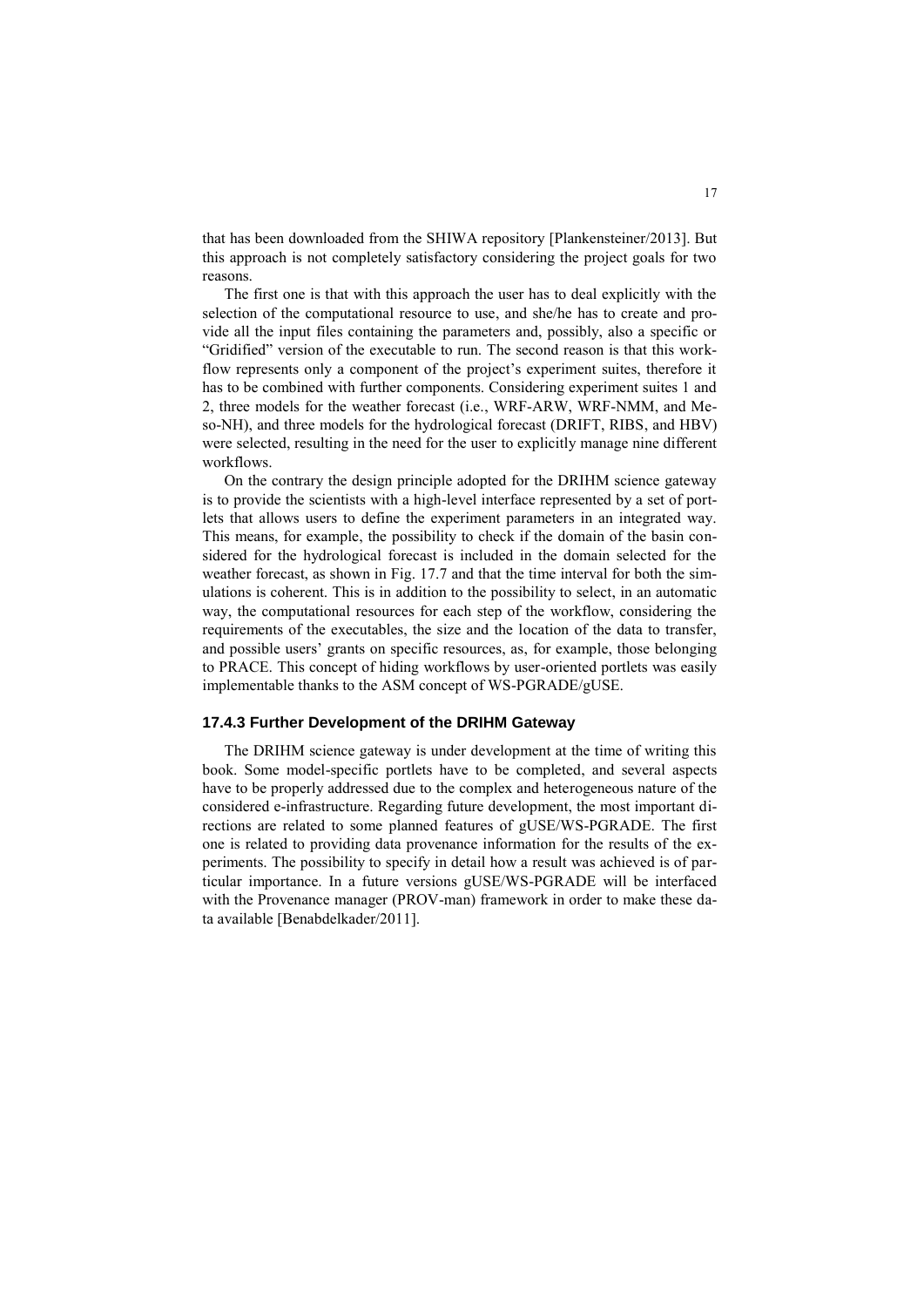

**Fig. 17.7 The portlet for the definition of an experiment involving the execution of WRF followed by a hydrological forecast. The** *small box* **near Genoa represents the Bisagno river basin that has to be included in all the nested domains for WRF simulation**

The second one is related to the activities carried out within a related project, Distributed Research Infrastructure for Hydro-Meteorology to United States of America (DRIHM2US, http://www.drihm2us.eu) is an international cooperation between Europe and the USA with the aim to promote the development of an interoperable HMR e-infrastructure across the Atlantic (storms and climate change effects do not respect country boundaries) [Parodi/2012]. In a future version, the DCI-BRIDGE will provide access also to XSEDE resources, and this will result in the possibility to run HMR simulation in Europe using data repositories on XSEDE resources, and vice versa, in a nearly straightforward way.

## **17.5 Conclusions**

This chapter provided an overview of science gateways that were developed by projects and user communities external to the SCI-BUS project. Three representative examples of such gateways, the agINFRA, the VERCE, and the DRIHM gateways, were presented in detail.

Generic feedback from these user communities indicates that using the WS-PGRADE/gUSE framework speeded up the implementation of these gateways significantly. Although using the framework requires a learning period and several configuration and integration exercises, its generic low and higher level services make integration to various DCIs and the development of user-friendly gateway